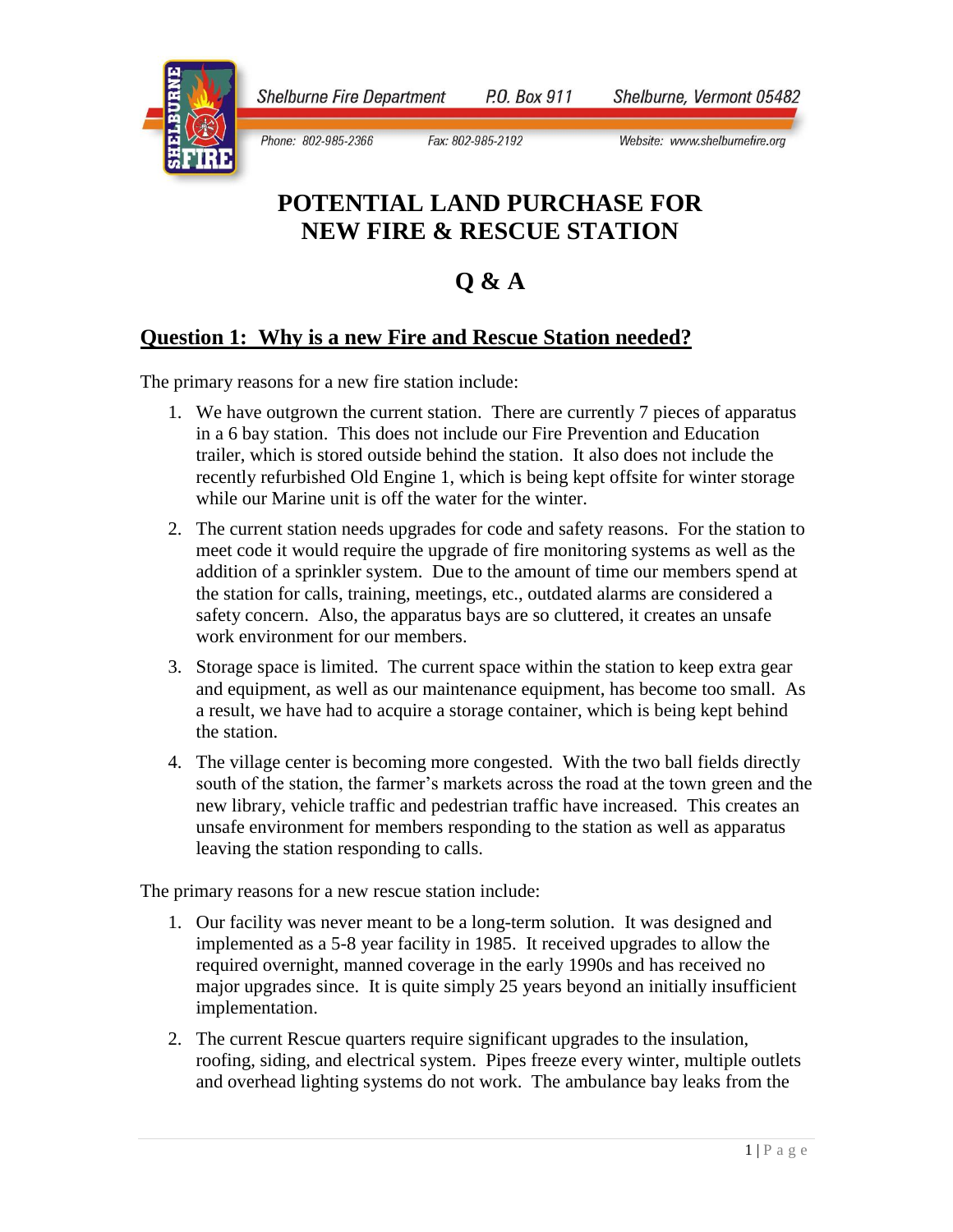

**Shelburne Fire Department** P.O. Box 911 Shelburne, Vermont 05482

Phone: 802-985-2366 Fax: 802-985-2192 Website: www.shelburnefire.org

ceiling and the walls. We have perpetual pest problems (wasps, mice, ants, and beetles).

- 3. The quarters will be insufficient if the call volume in Shelburne increases any further. At this point Shelburne Rescue deploys one ambulance but should consider deploying two in the coming years to provide sufficient coverage to its service area (which has opportunities to expand). This would require room to house a third, off-duty ambulance. This is not feasible with our current quarters.
- 4. Storage space has been an ongoing problem. We have insufficient rooms in our bays for maintenance and training equipment. We do not have enough room for living quarters or the associated material.
- 5. We have insufficient training space. Shelburne Rescue provides CPR and First Aid classes to the public and private groups in our upstairs training room which is at capacity with any CPR group of ten or more. This means it is usually very crowded, creating a less than ideal training situation.

Combining Fire and Rescue into one building makes sense from a cost savings and functional standpoint. Both agencies work closely together and co-locating provides flexibility for both departments to share personnel and equipment resources.

### **Question 2: Why is lot 6 of the Rice Lumber subdivision the best site for a new Fire and Rescue Station?**

There are several reasons why lot 6 at the Rice Lumber subdivision is the best site for a new Fire/Rescue station. A study done in 2007 searched for the best location for a new station. The primary focus was on the Route 7 corridor in the area between Webster Road to just north of Longmeadow Drive. There were 7 sites selected and the pros and cons of each were listed. The best location suited for the new site was the Rice Lumber property for the following reasons:

- 1. This site is in a five (5) "road miles" response area to all directions within the town of Shelburne. Being more than five miles from a fire station increases insurance rates as well as response times. It is also centrally located to the mutual aid service area for both Fire and Rescue. Both services have responsibility to not only deliver excellent service to the residents of Shelburne, but also to be good stewards of their responsibilities to the neighboring townships who have aided Shelburne on many occasions.
- 2. There is a direct access to the Route 7 corridor in both directions at a designated traffic light. At our current location, our access to Shelburne Road dumps us into a very congested area in the village slowing our response.
- 3. The Rice Lumber property also allows us quick access to Webster Road, which is a primary access to points east of Shelburne Road, as well as to the Bay Road area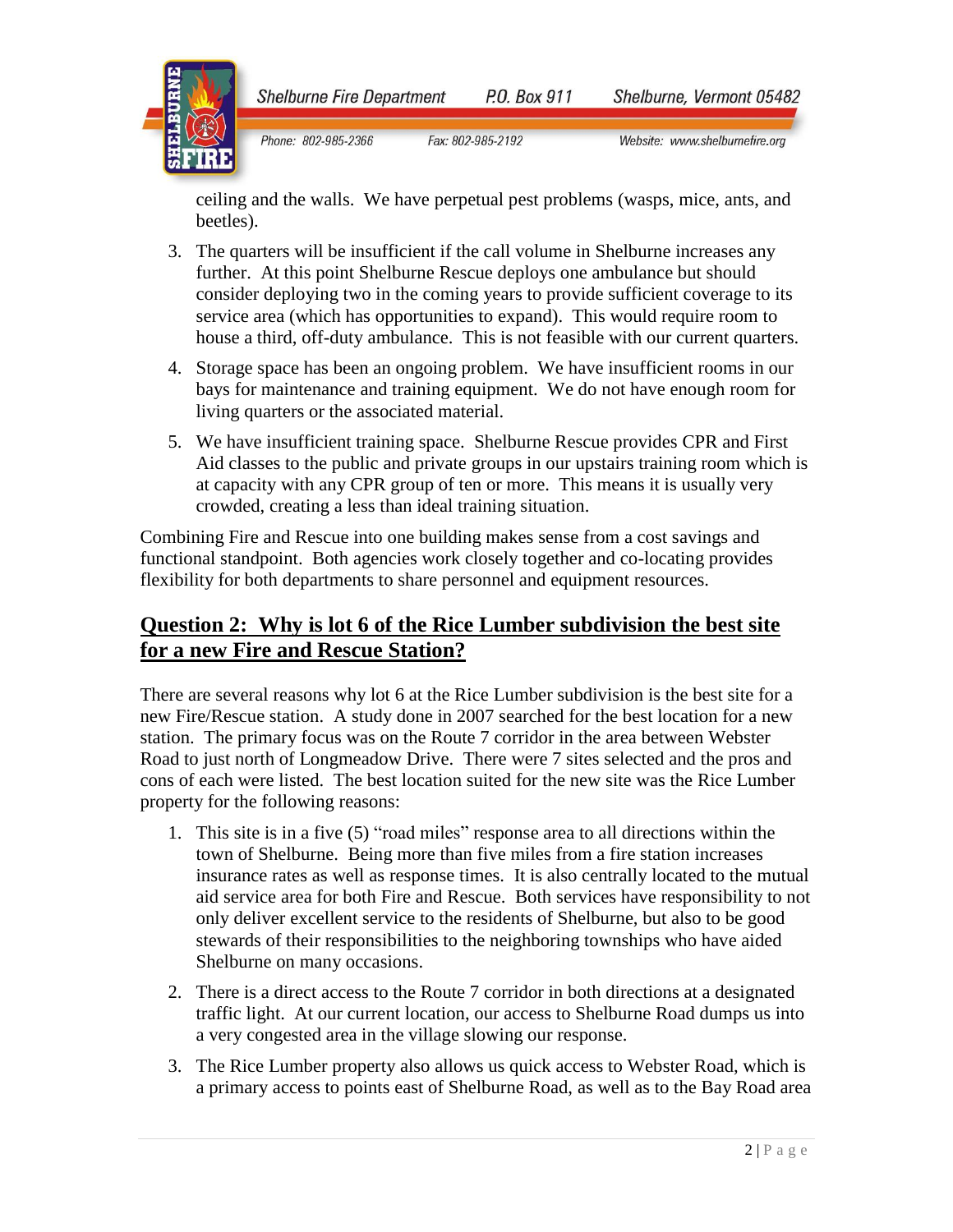



Phone: 802-985-2366 Fax: 802-985-2192 Website: www.shelburnefire.org

north of the underpass. Engine 2 is currently unable to respond to this area from the Harbor Road side because of the height of the underpass.

4. The Rice Lumber property is big enough to allow for a station to house the current Fire and Rescue departments, plentiful parking, and a training pad. The size of the proposed station will also allow for future expansion of both departments should the need arise to add apparatus as the Town of Shelburne grows. At our current site, we only have 17 parking spaces for 32 members. The training pad will allow us to train at our own facility. Currently, we need to go out of town for specific trainings which delays our response.

### **Question 3: Why is the Town of Shelburne partnering with Healthy Living Market & Café on development of a new Fire and Rescue Station?**

- 1. Healthy Living currently controls Lot 6 of the Rice Lumber subdivision through an Option to Purchase Agreement with the current property owner. Lot 6 is the former home of Rice Lumber and is located on the southwest corner of Shelburne Road and Longmeadow Drive.
- 2. Lot 6 contains almost double the amount of land that Healthy Living needs for a new Market & Café store. Since the lot is larger than needed, Healthy Living has been looking for a suitable partner to purchase a portion of Lot 6 for their own development and share the cost of constructing and maintaining shared infrastructure such as a shared access drive and possibly a shared stormwater system.
- 3. The conceptual site plan attached to this information flyer shows a potential subdivision of Lot 6 into two separate lots – one for Healthy Living and one for the future Fire and Rescue Station. Access to both lots from the signalized intersection of Shelburne Road and Longmeadow Drive would be provided by a shared access drive.
- 4. The ultimate purchase of a subdivided Lot 6 by Healthy Living and the Town of Shelburne is dependent on both parties determining that the property is suitable for their respective needs. More work will need to be done to make this determination including further analysis of site suitability, preparation of site design plans, and issuance of necessary local, state and federal permits and approvals. Healthy Living and the Town will work together in partnership to conduct this work and determine whether the property is suitable for both parties.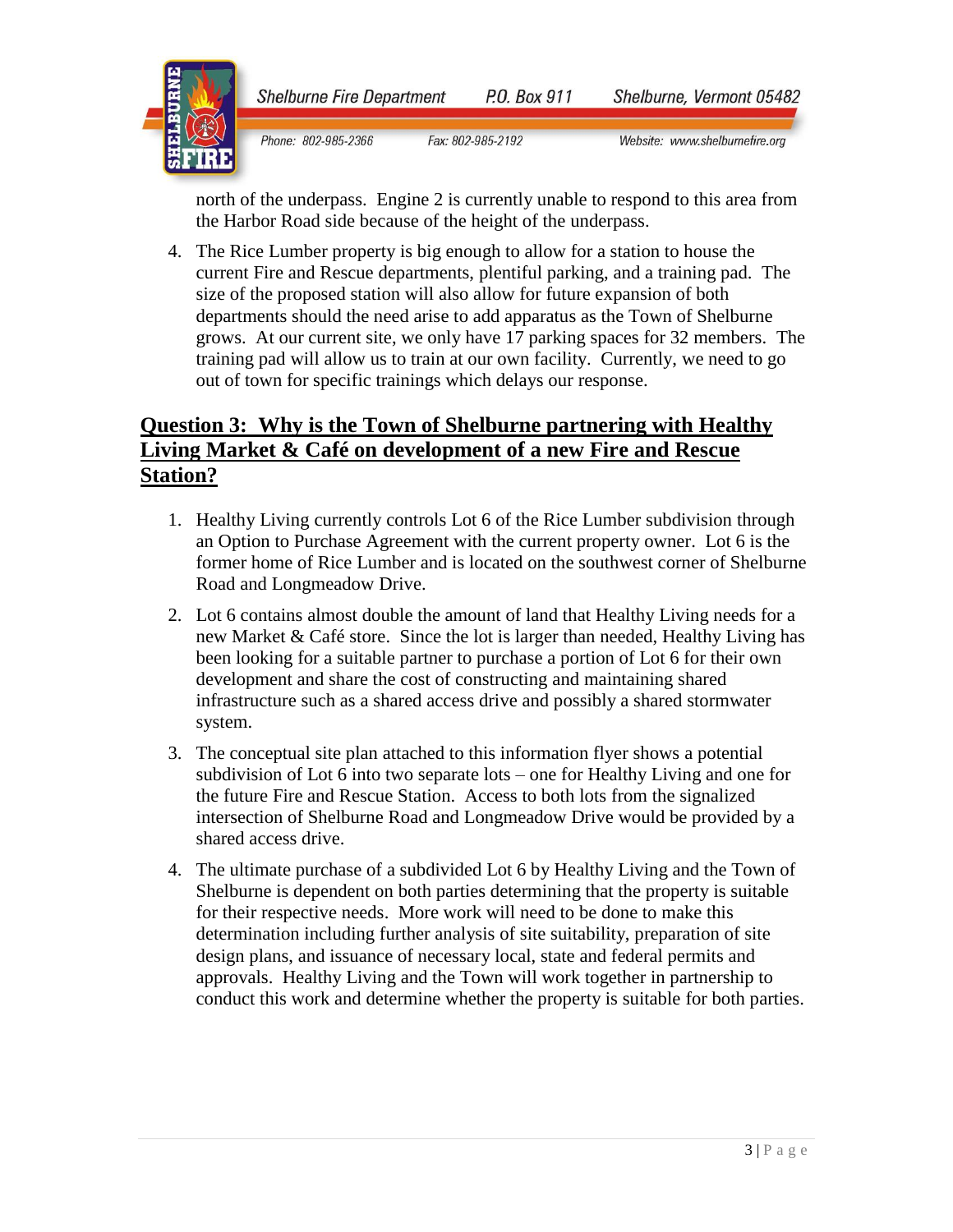**Shelburne Fire Department** P.O. Box 911



Phone: 802-985-2366 Fax: 802-985-2192 Shelburne, Vermont 05482

Website: www.shelburnefire.org

### **Question 4: How does partnering with Healthy Living save money for the Town of Shelburne?**

- 1. There are costs associated with purchasing and developing land regardless of who owns the property and where it is located. These costs include hiring experts to analyze the suitability of the land for development, preparing site and building plans, obtaining necessary permits and approvals, and constructing necessary infrastructure to serve the development. The Town of Shelburne would be responsible for paying these costs for any property being contemplated for potential purchase and construction of a new Fire and Rescue Station.
- 2. By partnering with Healthy Living, the Town will save money by being able to share certain costs of development rather than having to pay the full cost on their own. Cost sharing opportunities would include pre-development planning costs such as site analysis, plan preparation, and permitting as well as costs to construct shared infrastructure such as the shared access drive and possibly a shared stormwater system.

### **Question 5: What exactly will the Town Voters be asked to consider on Town Meeting Day 2019 and what will be the next steps?**

On Town Meeting Day 2019, Town Voters will be asked to approve only the first step of what could become a three-step process toward the eventual construction of a new Fire and Rescue Station.

- 1. Step 1: On Town Meeting Day 2019, Voters will be asked to consider approving spending up to \$50,000 (\$25,000 to come from the Rescue Squad's Ambulance Fund, \$25,000 from taxes) for the Town's share of pre-development planning costs. Pre-development planning costs include analyzing the suitability of Lot 6 for development of a new Fire and Rescue station, preparing site development plans, and obtaining necessary permits and approvals. The Town and Healthy Living will split the pre-development planning costs 50/50 with the Town's share not to exceed \$50,000.
- 2. Step 2: If the pre-development planning in Step 1 finds the back portion of Lot 6 suitable for a new Fire and Rescue Station, then on Town Meeting Day 2020, the Voters will be asked to consider approving: 1) purchase of the back portion of Lot 6 for \$650,000, 2) payment of 50% of the cost to construct shared infrastructure, and 3) payment of the Town's share of remaining pre-development planning costs in excess of \$50,000, if any.
- 3. Step 3: If the Town Voters approve the purchase of the back portion of Lot 6 and the other items listed in Step 2, then the next step (Step 3) would be for the Voters to consider a bond for construction of a new Fire and Rescue Station. This would very likely be at least several years out.